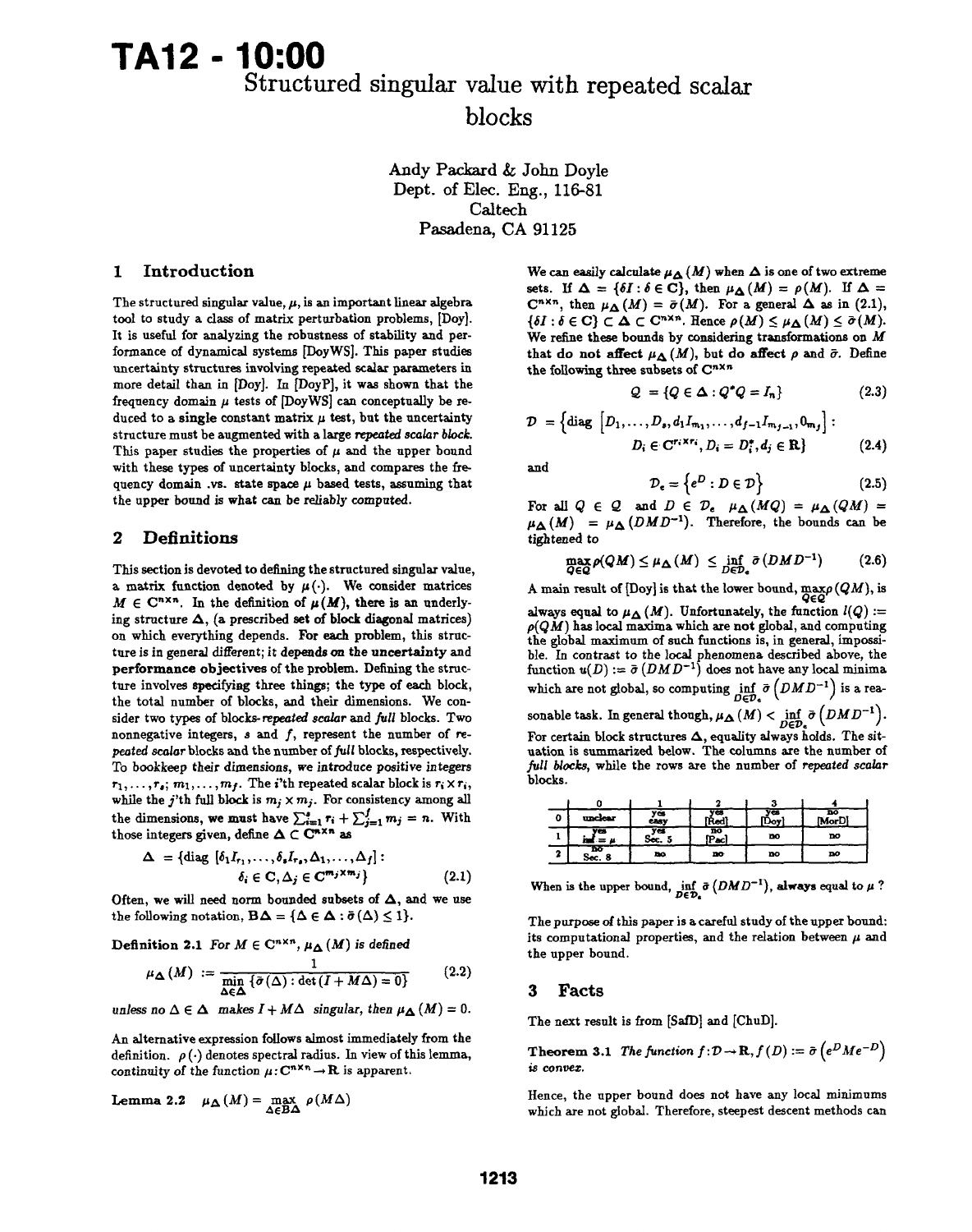be used to compute the upper bound. We calculate the first derivatives of singular values of  $e^{Dt}Me^{-Dt}$  for given D in D. The resulting formula will be used in section 4.1 to find a  $D \in \mathcal{D}$  such that for  $t > 0$ , sufficiently small,  $\bar{\sigma} \left( e^D M e^{-D} \right)$  $\bar{\sigma}(M)$ , in other words, a descent direction for  $\bar{\sigma}$ . In general, the minimization for the upper bound will drive the top singular values together, since we are minimizing a "max" function. Therefore, the derivative calculations must be carried out for coalesced singular values.

A result from perturbation theory, ([Kat] for the theory, [FreLC] and [Doy] for this application) is that the eigenvalues of an analytic hermitian matrix are analytic, and there is a choice of orthogonal analytic eigenvectors as well. This gives:

Theorem 3.2 Suppose  $W(t)$  is of the form  $e^{Dt}Me^{-Dt}$  where  $D \in \mathcal{D}$  and M is given. Obviously  $W(0) = M$  and  $\dot{W}(0) =$  $DM - MD$ . Let

$$
W(0) = M = \sigma U_1 V_1^* + U_2 \Sigma_2 V_2^* \tag{3.1}
$$

be a singular value decomposition of  $M; U_1, V_1 \in \mathbb{C}^{n \times r}, U_2, V_2 \in$  $C^{n \times (n-r)}, U_1^*U_1 = V_1^*V_1 = I_r, U_2^*U_2 = V_2^*V_2 = I_{n-r}$ , and  $\Sigma_2 \in \mathbb{R}^{(n-r)\times(n-r)}$  is nonnegative, diagonal, and none of its diagonal entries are equal to  $\sigma$ . If  $\lambda_1, \lambda_2, \ldots, \lambda_r$  are the eigenvalues of  $U_1^*DU_1 - V_1^*DV_1$ , then for nonzero values of t, the r singular values that were  $\sigma$  at  $t = 0$  satisfy

$$
\sigma_i(t) = \sigma(1 + \lambda_i t) + g_i(t) \tag{3.2}
$$

where  $\lim_{t\to 0}\frac{g_i(t)}{t} = 0.$ 

If we can find a  $D \in \mathcal{D}$  with all the eigenvalues of  $U_1^* D U_1$ - $V^* D V_1$  negative, then by moving a small amount in that direction, all of the singular values in the cluster will be reduced.

# 4 Upper bound and  $\mu$

### 4.1 Finding descent directions

Our problem of finding a  $D \in \mathcal{D}$  such that all the eigenvalues of  $U^*DU - V^*DV$  are positive can be solved using convexity ideas [Roc]. The motivation comes from [Doy], though this section generalizes the results there. Consider square matrices,  $C^{n \times n}$ , and a compatible block structure  $\Delta$ , with integers  $r_1, \ldots, r_s, m_1, \ldots, m_f$  defining the dimensions of the blocks, as outlined in section 2. Define  $X$  to be the following set of block diagonal, hermitian matrices:

$$
\mathbf{X} := \{ \text{ diag } [Z_1, \dots, Z_s, z_1, \dots, z_{f-1}] : \\ Z_i = Z_i^* \in \mathbf{C}^{r_i \times r_i}, z_j \in \mathbf{R} \}
$$
(4.1)

This is a real inner product space with inner product defined by  $P, T \in \mathbf{X}, \langle P, T \rangle := \text{tr}(PT)$ . Recall the definition for  $D$  in (2.4). Let  $D \in D$  be given. Then  $D$  looks like diag  $[D_1, \ldots, D_s, d_1 I_{m_1}, \ldots, d_{f-1} I_{m_{f-1}}, 0_{m_f}], D = D^*$ . Associate to this  $D \in \mathcal{D}$ , a  $\tilde{D} \in \mathbf{X}$  by setting

$$
\tilde{D} = \text{diag } [D_1, \ldots, D_s, d_1, \ldots, d_{f-1}] \tag{4.2}
$$

Now, let  $M \in \mathbb{C}^{n \times n}$  be given. If the maximum singular value of  $M$ ,  $\bar{\sigma}$ , has multiplicity equal to  $r$ , then  $M$  is

$$
M = \bar{\sigma}UV^* + U_2\Sigma_2V_2^* \tag{4.3}
$$

where  $U, V \in \mathbb{C}^{n \times r}$ ,  $U^*U = V^*V = I_r$ ,  $U_2, V_2 \in \mathbb{C}^{n \times (n-r)}$ .  $U_2^*U_2 = V_2^*V_2 = I_{(n-r)}$ , and  $\Sigma_2 \in \mathbb{R}^{(n-r)\times(n-r)}$  is diagonal, positive semidefinite, and none of its diagonal entries are equal to  $\bar{\sigma}$ . Recall that we want to find a  $D \in \mathcal{D}$  such that all

the eigenvalues of  $U^*DU - V^*DV$  are positive, or in other words,  $\lambda_{\min} > 0$ . For notational purposes, partition U and V compatibly with  $\Delta$  as

$$
U = \begin{bmatrix} A_1 \\ \vdots \\ A_s \\ E_1 \\ \vdots \\ E_f \end{bmatrix} \qquad \qquad V = \begin{bmatrix} B_1 \\ \vdots \\ B_s \\ F_1 \\ \vdots \\ F_f \end{bmatrix} \qquad (4.4)
$$

where  $A_i, B_i \in \mathbb{C}^{r_i \times r}$ ,  $E_i, F_i \in \mathbb{C}^{m_i \times r}$ . With this notation, and a bit of manipulation, we can write  $\lambda_{\text{min}}$  in terms of inner products in X,

$$
\lambda_{\min}(U^*DU - V^*DV) = \min_{\substack{\eta \in \mathcal{C}^r \\ \|\eta\|=1}} \langle \tilde{D}, P^{\eta} \rangle \tag{4.5}
$$

where  $P^{\eta} \in \mathbf{X}$  is defined by its block components

$$
P_i^n := A_i \eta \eta^* A_i^* - B_i \eta \eta^* B_i^*
$$
  
\n
$$
p_j^n := \eta^* \left( E_j^* E_j - F_j^* F_j \right) \eta.
$$
\n(4.6)

Let  $\nabla_M \subset \mathbf{X}$  be the set of all such  $P^n$ . That is

$$
\nabla_M := \left\{ \text{ diag } \left[ P_1^n, \dots, P_s^n, p_1^n, \dots, p_{j-1}^n \right] : \\ P_i^n, p_i^n \text{ as in (4.6), } \eta \in \mathbf{C}^r, ||\eta|| = 1 \right\}. \tag{4.7}
$$

Recall that when  $r \geq 2$ , the matrices U and V are not unique, however the set  $\nabla_M$  does not depend on the particular choice. For a given  $D \in \mathcal{D}$  (and corresponding  $\bar{D} \in \mathbf{X}$ ) we have

$$
\lambda_{\min}(U^*DU-V^*DV) = \min_{P \in \nabla_M} \langle \tilde{D}, P \rangle. \tag{4.8}
$$

Hence, it is the set  $\nabla_M$  that determines whether or not there is a D that gives  $\lambda_{\min} > 0$ . The convex hull of a set  $V \subset X$  is denoted  $co(V)$ .

Theorem 4.1  $0 \notin \mathcal{O}(\nabla_M)$  if and only if there exists a  $D \in$ D such that  $\lambda_{\min} (U^*DU - V^*DV) > 0$ .

If  $0 \in \text{co}(\nabla_M)$  then for every  $D \in \mathcal{D}$ ,  $\lambda_{\text{min}} \leq 0$  and  $\lambda_{\text{max}} \geq$ 0. Hence to first order, the maximum singular value either increases or stays the same (we are at a stationary point). By convexity of  $\bar{\sigma}$  ( $e^{D}Me^{-D}$ ), we are at a global minimum. To summarize:

Theorem 4.2  $0 \in \text{co}(\nabla_M)$  if and only if  $\inf_{D \in \mathcal{D}} \sigma(e^D M e^{-D}) =$  $\bar{\sigma}(M)$ .

When the matrix in question, in this case  $M$ , is clear from the context, we will drop the subscript and just write  $\nabla$ .

Finally, we address the problem of computing the point of minimum norm in the convex hull of  $\nabla_M$ . The minimum point of the convex hull of a set  $V$  can be found via an iterative algorithm, due to [Gil]. Important extensions of this are found in [Wol] and [Hau]. All the algorithms have one main computational requirement: for each  $x \in X$ , generate a point  $y_x \in V$ such that

$$
\langle x, y_x \rangle = \min_{y \in \mathcal{V}} \langle x, y \rangle \tag{4.9}
$$

Hence, for each  $\tilde{D} \in \mathbf{X}$ , we need to be able to find a  $P_{\tilde{D}} \in \nabla_M$ that achieves

$$
\langle \bar{D}, P_{\tilde{D}} \rangle = \min_{P \in \nabla_{\mathcal{M}}} \langle \tilde{D}, P \rangle.
$$
 (4.10)

Let  $\tilde{D} \in \mathbf{X}$  be given, with components  $D_i$  for  $i = 1, \ldots, s$  and  $d_j$  for  $j = 1, ..., f-1$ . Then  $\min_{P \in \nabla_M} \langle \tilde{D}, P \rangle = \min_{\eta \in \mathbf{C}^r} \eta^*W\eta$  where

$$
W := \sum_{i=1}^{s} (A_i^* D_i A_i - B_i^* D_i B_i) + \sum_{j=1}^{f-1} d_j \left( E_j^* E_j - F_j^* F_j \right)
$$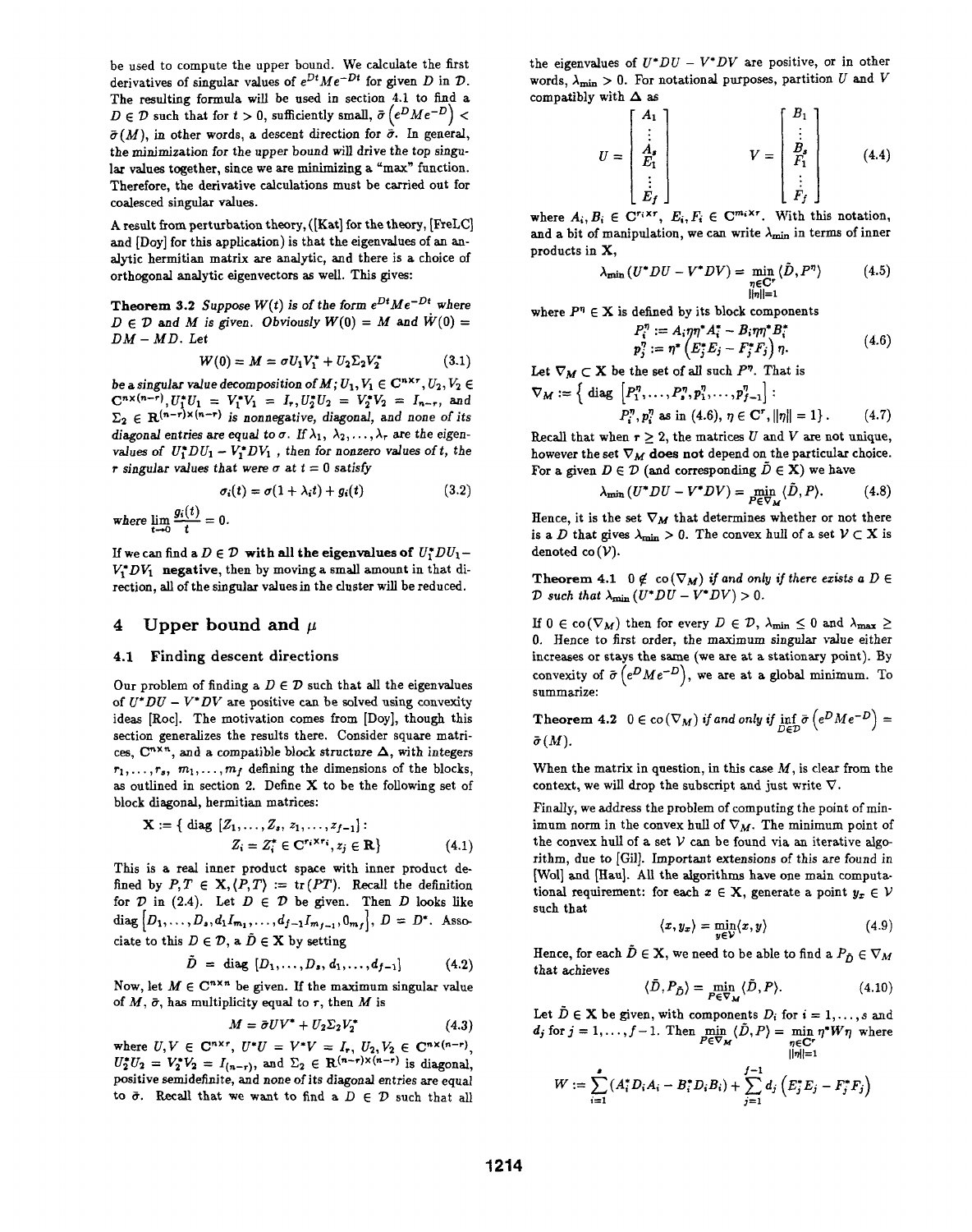The numerical value of this is the minimum eigenvalue of the hermitian matrix W. Let  $\eta_w \in C^r$  be any unit length eigenvector associated with this eigenvalue, then

$$
\arg\min_{P\in\nabla_M} \langle \tilde{D}, P \rangle = \text{ diag }\left[P_1^{\eta_{\bullet}}, \dots, P_s^{\eta_{\bullet}}, p_1^{\eta_{\bullet}}, \dots, p_{j-1}^{\eta_{\bullet}}\right] \in \nabla_M
$$
\n(4.11)

where the  $P$ 's and  $p$ 's are defined as

$$
P_i^{n_w} := A_i \eta_w \eta_w^* A_i^* - B_i \eta_w \eta_w^* B_i^* \np_j^{n_w} := \eta_w^* \left( E_j^* E_j - F_j^* F_j \right) \eta_w.
$$
\n(4.12)

for each <sup>i</sup> and j. Using this formula, and the algorithm in [Hau], we can find the minimum point in the convex hull of  $\nabla_M$  as desired.

If the matrix  $M$  is real, then the minimum point in the convex hull of  $\nabla$  is real. The implication this has is that, roughly speaking, each block of the optimal  $D \in \mathcal{D}$  can be chosen to be real, symmetric.

Theorem 4.3 Let  $\mathcal{D}_R$  be the set of real, symmetric members of D. If M is real, and the infimum  $inf_{D_R \in \mathcal{D}_R} \bar{\sigma} (e^{D_R}Me^{-D_R})$ is achieved, then in fact

$$
\inf_{D \in \mathcal{D}} \bar{\sigma} \left( e^{D} M e^{-D} \right) = \inf_{D_R \in \mathcal{D}_R} \bar{\sigma} \left( e^{D_R} M e^{-D_R} \right). \tag{4.13}
$$

4.2 When 
$$
\mu = \bar{\sigma}
$$

The results of this section relate the upper bound to  $\mu$ . As usual, let  $\Delta$  be a given structure, and M be a given complex matrix. In the last section we showed that  $\bar{\sigma}(M)$  = inf  $\bar{\sigma}$   $(e^DMe^{-D})$  if and only if  $0 \in \text{co}(\nabla_M)$ . A natural question is: "When does  $\bar{\sigma}(M) = \mu_{\Delta}(M)$ ?". The answer links the upper bound and  $\mu$  together. Again, the set  $\nabla$  plays a crucial role.

Theorem 4.4  $\bar{\sigma}(M) = \mu_{\Delta}(M)$  if and only if  $0 \in \nabla_M$ .

- Remark: This is exactly the result obtained in [Doy]. [Doy] only considers structures with full blocks  $(s = 0)$ . This generalizes that result.
- Proof: The following 4 statements are easily shown equivalent:
- 1.  $0 \in \nabla_M$
- 2. There exists  $\eta \in \mathbb{C}^r$ ,  $\|\eta\|=1$  and  $Q \in \mathcal{Q}$  with  $QU\eta = V\eta$
- 3. There exists  $\xi \in \mathbb{C}^n$ ,  $||\xi|| = 1$  and  $Q \in \mathcal{Q}$  with  $QM\xi = \bar{\sigma}\xi$

$$
4. \ \bar{\sigma}(M) = \mu_{\Delta}(M). \ \ \Leftrightarrow
$$

Theorem 4.4 helps determine when the upper bound is  $\mu$ .

Theorem 4.5 If the block structure  $\Delta$  has the property that  $0 \in \text{co}(\nabla)$  always implies  $0 \in \nabla$ , then

$$
\mu_{\Delta}(M) = \inf_{D \in \mathcal{D}} \bar{\sigma}\left(e^D M e^{-D}\right)
$$

Corollary 4.6 If, at the minimum of  $\bar{\sigma}$  ( $e^{D}Me^{-D}$ ), the maximum singular value has multiplicity of  $\hat{I}$ , then

$$
\mu(M) = \min_{D \in \mathcal{D}} \bar{\sigma} \left( e^D M e^{-D} \right)
$$

# 5 Properties of the set  $\nabla_M$

As is well known, [Doy] and [FanT], when  $s = 0$  and  $f \leq 3$  (3) or less full blocks), the set  $\nabla_M$  is itself convex. In addition, there also exist 4 block examples, [MorD], where  $0 \in \text{co}(\nabla)$ but  $0 \notin \nabla$ . Until now, the case of repeated scalara  $(s \neq 0)$ blocks has not been investigated. In this section, we consider a block structure of one repeated scalar block, and one ful block. Recall the definition of  $\nabla_M$ , equation (4.7). With this structure, the set  $\nabla_M$  will always be of the form

$$
\nabla = \{A\eta\eta^*A^* - B\eta\eta^*B^* : \eta \in \mathbf{C}^r, ||\eta|| = 1\}
$$
 (5.1)

for some given  $r > 0$  and  $A, B \in \mathbb{C}^{r_1 \times r}$ . It is easy to see that in general,  $\nabla$  is not convex. For instance, take  $A = I$  and  $B = 0$ . However the following (which is all we need) is always true.

Theorem 5.1 Let  $\nabla$  be defined as in (5.1). If  $0 \in \text{co}(\nabla)$ , then  $0 \in \nabla$ .

**Proof:** Suppose that  $0 \in \text{co}(\nabla)$ . Then, for some integer p, there exist nonnegative  $\alpha_i$  with  $\sum_{i=1}^{p} \alpha_i = 1$  and vectors  $\eta_i \in \mathbf{C}^r$  with  $||\eta_i|| = 1$  such that

$$
\sum_{i=1}^{p} \alpha_{i} (A \eta_{i} \eta_{i}^{*} A^{*} - B \eta_{i} \eta_{i}^{*} B^{*}) = 0 \qquad (5.2)
$$

which is rewritten as

$$
A\left(\sum_{i=1}^p \alpha_i \eta_i \eta_i^*\right) A^* = B\left(\sum_{i=1}^p \alpha_i \eta_i \eta_i^*\right) B^* \qquad (5.3)
$$

Since the  $\alpha_i$  are nonnegative, and not all 0, the dyad summation in (5.3) is a positive semidefinite matrix that is not zero. Let  $X^{\frac{1}{2}}$  be its hermitian, positive semidefinite square root. Therefore  $AX^{\frac{1}{2}}X^{\frac{1}{2}}A^* = BX^{\frac{1}{2}}X^{\frac{1}{2}}B^*$ . Hence, there is a unitary matrix V such that  $AX^{\frac{1}{2}} =$  $BX^{\frac{1}{2}}V$ . Let v be an eigenvector of V (with eigenvalue  $e^{j\theta}$  ) such that  $X^{\frac{1}{2}}v \neq 0$ , and define  $u := X^{\frac{1}{2}}v$ . Note that u is nonzero. This gives  $Au = e^{j\theta}Bu$ , which implies that  $0 \in \nabla$ .

### 6 Linear Fractional fransformations

#### 6.1 Introduction

Let  $M$  be a complex matrix  $M$  partitioned as

$$
M = \left[ \begin{array}{cc} M_{11} & M_{12} \\ M_{21} & M_{22} \end{array} \right] \tag{6.1}
$$

and suppose there is a defined block structure  $\Delta$  which is compatible in size with  $M_{11}$ . The linear fractional transformation,  $F_u(M, \Delta)$  is well posed if  $I - M_{11}\Delta$  is invertible, and is then defined as

$$
F_u(M,\Delta) = M_{22} + M_{21}\Delta(I - M_{11}\Delta)^{-1}M_{12}
$$
 (6.2)

In a feedback diagram,  $F_u(M, \Delta)$  appears as:



From a system point of view, we interpret vector  $d$  as the "disturbance", and  $e$  is the "error", whereas vectors  $z$  and  $w$  are internal variables.  $M_{22}$  is the nominal map between the distagbance and error, and  $\Delta$  represents unknown quantities, called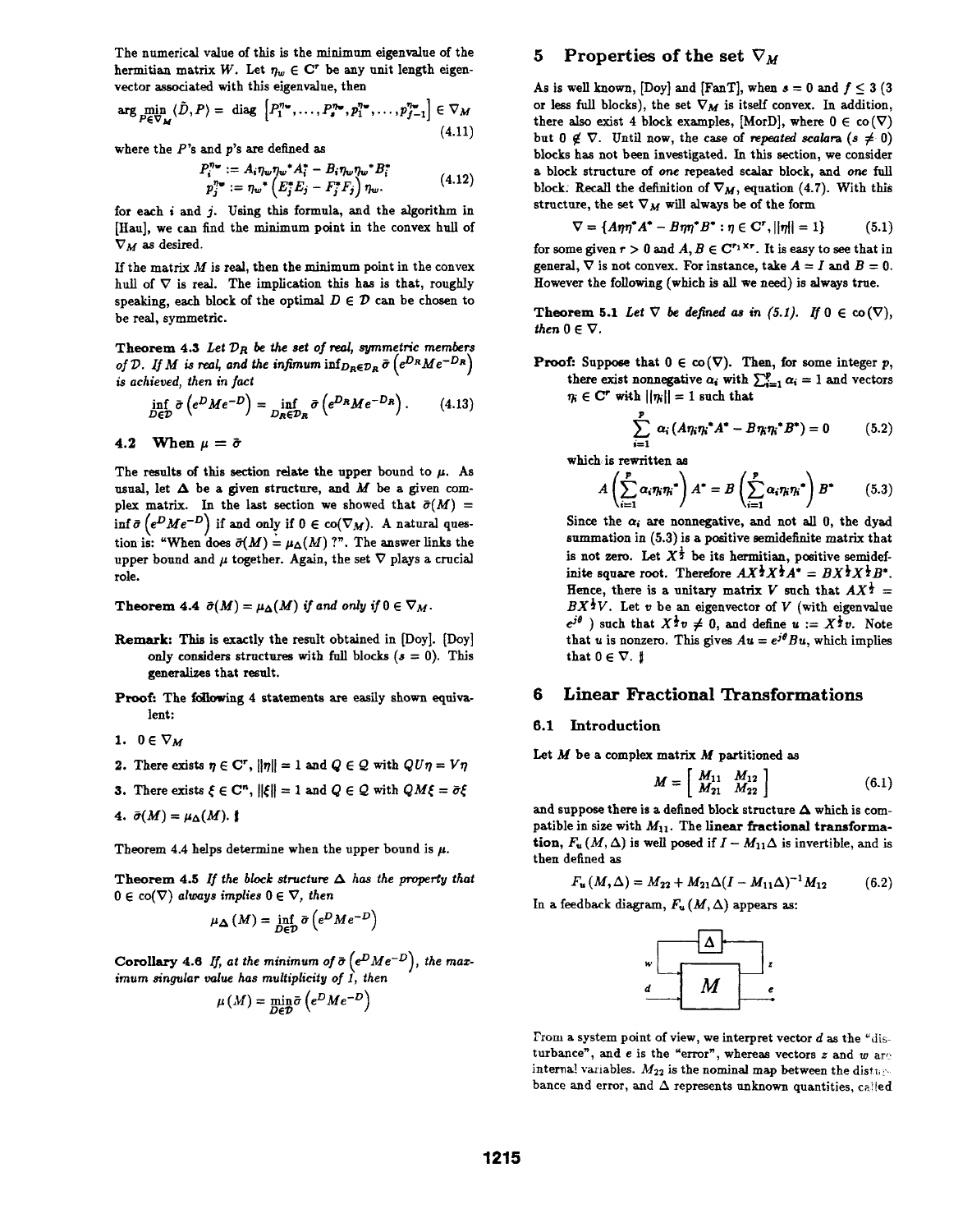perturbations, which affect the map in a known way-namely through  $M_{12}, M_{21}, M_{11}$ , and the formula  $F_u$ . The subscript u on  $F_u$  pertains to the "upper" loop of M is closed by  $\Delta$ . An analogous formula describes  $F_i(M, \Delta)$ , which is the resulting matrix obtained by closing the "lower" loop of  $M$ .

Suppose there are two defined block structures  $\Delta_1$  and  $\Delta_2$ which are compatible in size with  $M_{11}$  and  $M_{22}$  respectively. Define a third structure  $\tilde{\Delta}$  as

$$
\tilde{\Delta} = \left\{ \left[ \begin{array}{cc} \Delta_1 & 0 \\ 0 & \Delta_2 \end{array} \right] : \Delta_1 \in \Delta_1, \Delta_2 \in \Delta_2 \right\} \tag{6.3}
$$

Now we have three structures with which we may compute  $\mu$  with respect to. The notation we will use to keep track of this is as follows:  $\mu_1(\cdot)$  is with respect to  $\Delta_1$ ,  $\mu_2(\cdot)$  is with respect to  $\Delta_2$ , :  $\mu_{1,2}(\cdot)$  is with respect to  $\tilde{\Delta}$ . In view of this,  $\mu_1(M_{11}), \mu_2(M_{22})$  and  $\mu_{1,2}(M)$  all make sense, though for instance,  $\mu_1(M)$  does not. The first theorem is nothing more than a restatement of the definition of  $\mu$ .

Theorem 6.1 Let  $\beta > 0$ . The LFT is well posed for all  $\Delta_1 \in$  $\frac{1}{6}B\Delta$  if and only if  $\mu_1(M_{11}) < \beta$ .

As the "perturbation"  $\Delta_1$  deviates from zero, the matrix relating d to e deviates from  $M_{22}$ . Using the quantity  $\mu_{1,2}(M)$ , we can bookkeep what happens to  $\mu_2(F_u(M, \Delta_1))$  as follows:

Theorem 6.2 (Robust Performance: constant) Let  $\beta$  > 0. Then  $\mu_{1,2}(M) < \beta$  if and only if  $\mu_1(M_{11}) < \beta$ , and for all  $\Delta_1 \in \frac{1}{\beta} \mathbf{B} \Delta_1, \, \mu_2 \left( F_u \left( M, \Delta_1 \right) \right) < \beta.$ 

We have a test that determines if for all  $\bar{\sigma}(\Delta_1) \leq \frac{1}{8}$ , the quantity  $\mu_2$  ( $F_u$  (M,  $\Delta_1$ )) stays bounded by  $\beta$ . Since both  $\rho(\cdot)$ and  $\bar{\sigma}(\cdot)$  are special cases of  $\mu$ , by the appropriate choice of the set  $\Delta_2$ , either  $\rho(F_u(M,\Delta_1))$  or  $\bar{\sigma}(F_u(M,\Delta_1))$  could be "watched". Of course for different choices of  $\Delta_2$ , the theorem gives information about  $\mu_2$  ( $F_u(M, \Delta_1)$ ). Note that in this test, the bound on the performance is dependent on the bound on the perturbation, namely they are reciprocals. For other values, we must scale M and recompute. Specifically, for  $\alpha \geq 0$ , define  $M_{\alpha}$  as

$$
\mathbf{M}_{\alpha} = \left[ \begin{array}{cc} M_{11} & M_{12} \\ \alpha M_{21} & \alpha M_{22} \end{array} \right] \tag{6.4}
$$

For  $\gamma > \mu_1(M_{11})$ , define  $\alpha_{\gamma} = \max_{\alpha > 0} {\alpha : \mu_{1,2}(M_{\alpha}) = \gamma}$ . This leads to the following variant of Theorem 6.2;

Theorem 6.3 (Worst Case: constant) Let  $\gamma > \mu_1(M_{11})$ be given, and  $\alpha_{\gamma}$  be computed as above. Then

$$
\sup_{\Delta_1 \in \frac{1}{2} \mathbf{B} \Delta_1} \mu_2 \left( F_u \left( M, \Delta_1 \right) \right) = \frac{7}{\alpha_\gamma} \tag{6.5}
$$

Remark: The basic idea of the theorem is this: find the largest  $\alpha$  such that for all  $\Delta_1 \in \frac{1}{\beta} \mathbf{B} \Delta$ ,  $\mu_2 (F_u(M, \Delta_1))$  <  $\frac{\beta}{\alpha}$ . This is the same as: find the largest  $\alpha$  such that for all  $\bar{\sigma}(\Delta_1) \leq \frac{1}{\beta}$ ,  $\mu_2(M_\alpha) < \beta$ . This test we can do, by applying Theorem 6.2 on  $M_{\alpha}$ , which then gives the result.

Finally, we state a maximum modulus like result for  $\mu$ . The proof uses the fact that the lower bound achieves  $\mu$ , along with ideas similar to the ones here.

Theorem 6.4 (Maximum modulus: LFT) Let M be given as in (6.1), along with two block structures  $\Delta_1$  and  $\Delta_2$ . Suppose that  $\mu_1(M_{11}) < 1$ . Then

$$
\max_{\Delta_1 \in \mathbf{BA}_1} \mu_2(F_u(M, \Delta_1)) = \max_{Q_1 \in Q_1} \mu_2(F_u(M, Q_1)) \qquad (6.6)
$$

Remarks: In light of this, any  $\mu$  test with at least one repeated scalar block can always be reduced to a one dimensional search of  $\mu$  tests without that block. This is similar to a theorem in [BoyD]. They show for that any H bounded and analytic on  $|z| \leq 1$ , the function  $k(z) := \mu(H(z))$  is subharmonic.

In this section, all of the results were stated and proven for  $F_u(M, \Delta)$ . Of course, analogous results hold for  $F_l(M, \Delta)$ .

### 6.2 Transfer functions as LFT's

Consider a stable, discrete time, linear system

$$
\begin{array}{rcl}\nx_{k+1} & = & Ax_k + Bu_k \\
y_k & = & Cx_k + Du_k\n\end{array} \tag{6.7}
$$

with transfer function  $G(z) = D + C (zI - A)^{-1} B$  (*n* states, and for simplicity, we assume that this has  $m$  inputs and outputs, though everything that follows holds for nonsquare plants also). The infinity norm of  $G$  is defined as

$$
||G||_{\infty} = \sup_{\substack{z \in \mathbf{C} \\ |z| \ge 1}} \bar{\sigma}(G(z))
$$
  

$$
\{\delta I_n : \delta \in \mathbf{C}\}, \Delta_2 = \mathbf{C}^{m \times m} \text{ and}
$$

$$
M := \left[ \begin{array}{cc} A & B \\ C & D \end{array} \right] \in \mathbf{R}^{(n+m)\times(n+m)}.\tag{6.8}
$$

In  $\mu$  notation, we can write (6.2) as

Define  $\Delta_1 =$ 

$$
|G||_{\infty} = \sup_{\Delta_1 \in \mathbf{B}\Delta_1} \mu_2(F_u(M, \Delta_1)) \tag{6.9}
$$

Applying theorem 6.2, gives  $||G||_{\infty} < 1$  iff  $\mu_{1,2}(M) < 1$ . In view of Theorem 5.1, actually  $||G||_{\infty} < 1$  if and only if there exists a coordinate transformation  $T \in \mathbb{C}^{n \times n}$  such that

$$
\bar{\sigma}\left(\left[\begin{array}{cc} TAT^{-1} & TB \\ CT^{-1} & D \end{array}\right]\right) < 1.
$$

Hence, we have an algorithm for generating all stable rational transfer functions that have  $\|\cdot\|_{\infty} < 1$ . Simply choose any matrix M so that  $\bar{\sigma}(M) < 1$  and partition M as shown above. Then G will be stable, and have norm less than one, and all stable rational  $G(z)$ , with  $||G||_{\infty} < 1$  can be generated in this fashion. This result can also be shown using results from dissipative systems, and linear quadratic optimal control theory (with nondefinite cost functions). In fact, if  $||G||_{\infty} \leq 1$ , then solving one Riccati equation yields a  $T \in \mathbb{C}^{n \times n}$  such that

$$
\tilde{\sigma}\left(\left[\begin{array}{cc} TAT^{-1} & TB \\ CT^{-1} & D \end{array}\right]\right) = 1.
$$

The details of this calculation are interesting, and follow directly from the results in [Wil]. We do not include them here because the Riccati solution has the undesirable property that n of the singular values will be coalesced at  $\bar{\sigma} = 1$ . This seems to limit the usefulness of the Riccati solution as a viable computational alternative to gradient searching along the "full" D directions.

## 6.3 Upper bound LFT results

Theorems 6.1 and 6.2 give necessary and sufficient conditions for a constant matrix performance/robustness characteristic in terms of a  $\mu$  evaluation. The  $\mu$  test always looks like "Is  $\mu(M) < \beta$ ?" (or  $\leq$ ). In this section, we will concentrate on the additional information that is obtained in using the  $\bar{\sigma}(DMD^{-1})$  upper bound. As usual, let  $\Delta_1$  and  $\Delta_2$  be two given structures, and let  $\tilde{\Delta} = \{ \text{diag}[\Delta_1, \Delta_2] : \Delta_i \in \Delta_i \}.$  Similarly, let  $\mathcal{D}_i$  be the appropriate exponentiated  $D$  scaling sets for the two structures, (equation (2.5)) and denote  $\bar{\mathcal{D}}$  as the obvious diagonal augmentation of these two sets.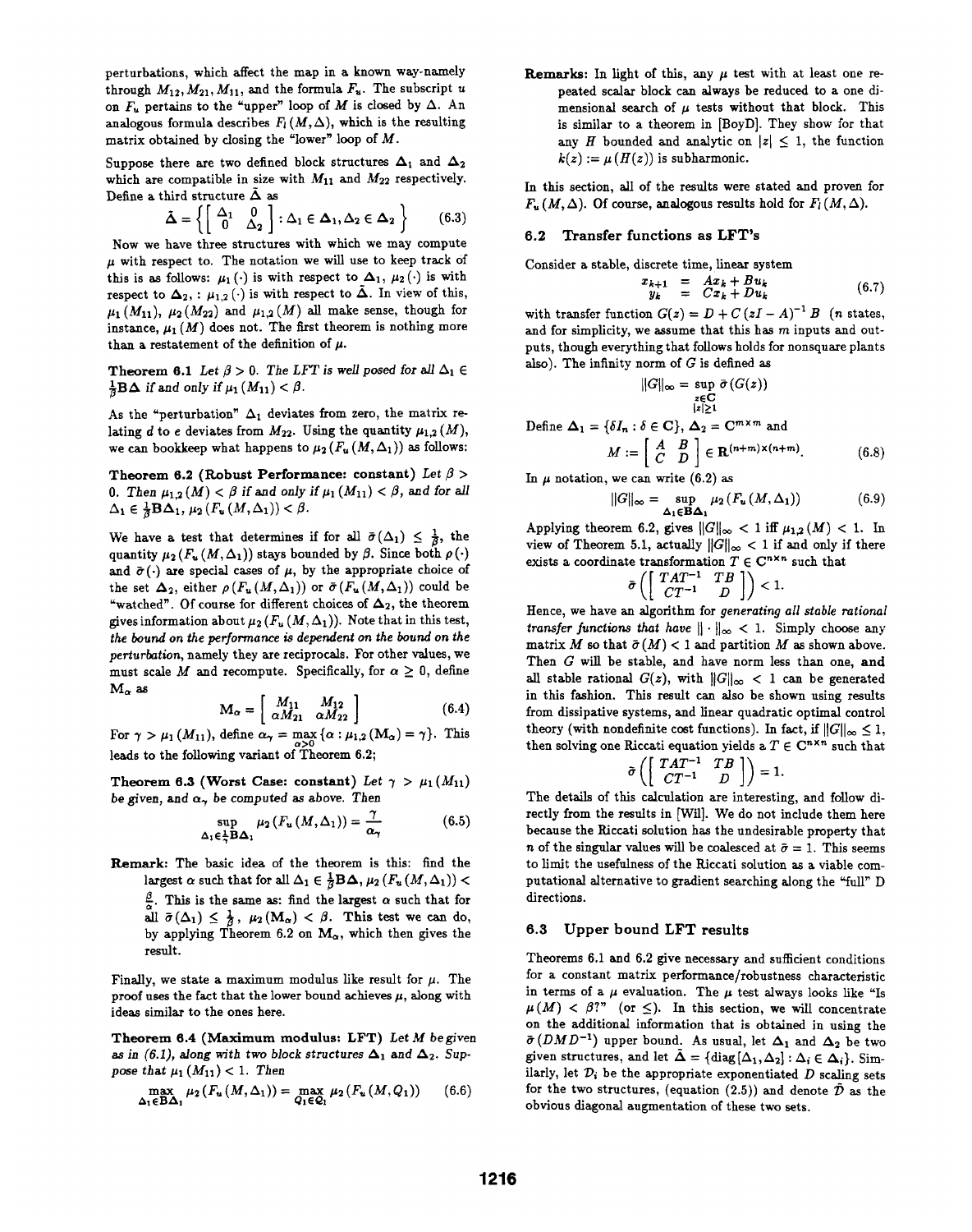Lemma 6.5 (Constant D lemma) Let  $M$  be given as in the robust performance theorem, 6.2. Suppose there is a  $\tilde{D} \in \tilde{D}$  such that  $\bar{\sigma}(\tilde{D}M\tilde{D}^{-1}) < \beta$ . Then there exists a  $D_2 \in \mathcal{D}_2$  such that

$$
\max_{\Delta_1 \in \frac{1}{\beta} \mathcal{B}\Delta_1} \bar{\sigma}\left(D_2 F_u\left(M, \Delta_1\right) D_2^{-1}\right) < \beta
$$

Remark: Initially, one might guess that if we replace  $\mu$  by the  $\bar{\sigma}$  (DMD<sup>-1</sup>) upper bound in the robust performance theorem hypothesis, the resulting claim would just have  $\mu$  replaced by  $\tilde{\sigma}$  (DMD<sup>-1</sup>). This lemma shows that we get quite a bit more: this is indeed so, but using only a single  $D_2 \in \mathcal{D}_2$ .

Proof: The easist method of proof is just to track the norms of the various vectors in the loop equations for the LFT's  $F_u (DMD^{-1}, \Delta_1)$  and  $D_2F_u (M, \Delta_1) D_2^{-1}$ .

Suppose  $\mu_1(M_{11}) < 1$ . Therefore, for all  $\Delta_1 \in \mathbf{B}\Delta_1$ , the linear fractional transformation  $F_u(M,\Delta_1)$  is defined. Can we compute the value of

$$
\inf_{D_2 \in \mathcal{D}_2} \max_{\Delta_1 \in \mathbf{BA}_1} \bar{\sigma} \left( D_2 F_u \left( M, \Delta_1 \right) D_2^{-1} \right) \tag{6.10}
$$

and also find a  $D_2$  that achieves it? Yes. Suppose the dimension of the structure  $\Delta_2$  is  $m \times m$ . Define an additional structure

$$
\hat{\Delta} := \{ \operatorname{diag} \left[ \Delta_1, \Delta \right] : \Delta_1 \in \Delta_1, \Delta \in \mathbb{C}^{m \times m} \} \tag{6.11}
$$

Theorem 6.6 Let M,  $\Delta_1$ ,  $\Delta_2$ ,  $\mathcal{D}_1$ ,  $\mathcal{D}_2$ , and  $\hat{\Delta}$  be given as above. Suppose that  $\mu_1 (M_{11}) < 1$ . Define  $\gamma$  by

$$
\gamma = \sup_{\alpha > 0} \left\{ \alpha : \inf_{D_2 \in \mathcal{D}_2} \mu_{\hat{\Delta}} \left( \begin{array}{cc} M_{11} & M_{12} D_2^{-1} \\ \alpha D_2 M_{21} & \alpha D_2 M_{22} D_2^{-1} \end{array} \right) < 1 \right\} \tag{6.12}
$$

Then

$$
\inf_{D_2 \in \mathcal{D}_2} \max_{\Delta_1 \in \mathbf{BA}_1} \bar{\sigma} \left( D_2 F_{\mathbf{w}} \left( M, \Delta_1 \right) D_2^{-1} \right) = \frac{1}{\gamma} \tag{6.13}
$$

This is an interesting result. Note that the structure which we need to compute  $\mu$  with respect to does not depend on  $\Delta_2$ . If  $\mu_{\hat{A}}$  can be computed, then, modulo the necessary search over the  $D_2$  and  $\alpha$  this is a useful theorem.

# <sup>7</sup> Optimal Constant D scalings

This section combines two results from previous sections, to yield a method for sub-optimal and optimal scaling of multivariable transfer functions using constant, diagonal  $D$  matrices. Let  $G(z)$  be a given, stable, transfer function, with  $m$ inputs, and m outputs, and state space realization

$$
G(z) = D + C(zI - A)^{-1} B \tag{7.1}
$$

where  $A \in \mathbb{C}^{n \times n}, B \in \mathbb{C}^{n \times m}, C \in \mathbb{C}^{m \times n},$  and  $D \in \mathbb{C}^{m \times m}$ . Since G is stable,  $\rho(A) < 1$ . Suppose a perturbation structure  $\Delta_2$  is given, and is compatible with  $G(z)$ . That is,  $\Delta_2 \subset$  $\mathbf{C}^{m \times m}$ . As usual, let  $\mathcal{D}_2$  denote the set of diagonal scalings that commute with all elements of  $\Delta_2$ .

Optimal constant scaling is the constant  $D$  matrix that achieves the following infimum (if it exists, otherwise, a scaling that gets arbitrarily close)

$$
\inf_{D_2 \in \mathcal{D}_2} \sup_{\substack{z \in \mathbf{C} \\ |z| \ge 1}} \bar{\sigma} \left( D_2 G(z) D_2^{-1} \right) \tag{7.2}
$$

Remark: This is useful because any linear perturbation, even a time varying perturbation, with the appropriate block diagonal structure as defined by  $\Delta_2$ , commutes with these constant  $D$  scales. Therefore, for every constant  $D \in \mathcal{D}$  and every operator  $\Delta_2$ , with the correct block diagonal structure, the operators  $D\Delta_2D^{-1}$  and  $\Delta_2$ are the same. Therefore, for any operator  $G$ , the following systems are equivalent.



Simple application of the small gain theorem, ([Zam] and [DesV]), on the right figure gives that if  $\Delta_2$  is a stable operator mapping  $l_2 \rightarrow l_2$ , and the induced norm of  $\Delta_2$ ,  $||\Delta_2||$ , satisfies

$$
\|\Delta_2\| < \frac{1}{\|DGD^{-1}\|_{\infty}}
$$

then the loop is stable. This calls for a minimization of the form  $\inf_{D \in \mathcal{D}} \| DGD^{-1} \|_{\infty}$ . An important point to reiterate is that the  $D$ 's are constant. If they were frequency varying, then in general they would not commute with time varying  $\Delta$ 's, and hence the equivalence of the two figures would be invalid.

Conceptually, Theorem 6.6 gives the value of the infimum in equation (7.2). Here we capitalize on the additional structure that is present in this specific problem, and use the result for block structures with  $f = s = 1$  which was obtained in section 5.

**Theorem 7.1** Let  $G(z)$  and  $\Delta_2$  be given as in the beginning of this section. Define  $\gamma \in \mathbf{R}$  by

$$
\gamma := \sup_{\alpha > 0} \left\{ \alpha : \inf_{\substack{D_1 \text{ invertible} \\ D_2 \in \mathcal{D}_2}} \bar{\sigma} \left( \begin{array}{cc} D_1 A D_1^{-1} & D_1 B D_2^{-1} \\ \alpha D_2 C D_1^{-1} & \alpha D_2 D D_2^{-1} \end{array} \right) < 1 \right\}.
$$
\n(7.3)

Then

$$
\inf_{D_2 \in \mathcal{D}_2} \sup_{\substack{z \in \mathbb{C} \\ |z| \ge 1}} \bar{\sigma} \left( D_2 G(z) D_2^{-1} \right) = \frac{1}{\gamma} \cdot \sharp \tag{7.4}
$$

## 8 Counterexample

This section shows, via a detailed example, that  $\mu(M)$  is not always equal to the  $\bar{\sigma}$  (DMD<sup>-1</sup>) upper bound. An appealing aspect of this example is its simplicity.

8.1.a Let  $a \in (0, 1)$  and  $\gamma \in (0, 1)$  be given. Define the matrix  $M \in \mathbb{R}^{4 \times 4}$  by

$$
M := \left[\begin{array}{cccc} 0 & 1 & 0 & 1 \\ \gamma & 0 & \gamma & 0 \\ 2a & 0 & a & 0 \\ 0 & -2a & 0 & -a \end{array}\right]
$$
 (8.1)

Define a block structure  $\Delta := \{\delta I_{2 \times 2} : \delta \in \mathbb{C}\}.$ 

8.1.b For all  $\Delta \in \mathbf{B}\Delta$  the LFT  $F_l(M,\Delta)$  is well defined, and appears as

$$
F_l(M,\Delta)=\left[\begin{array}{cc}0&\frac{1-a\delta}{1+a\delta}\\ \gamma\frac{1+a\delta}{1-a\delta}&0\end{array}\right].\qquad(8.2)
$$